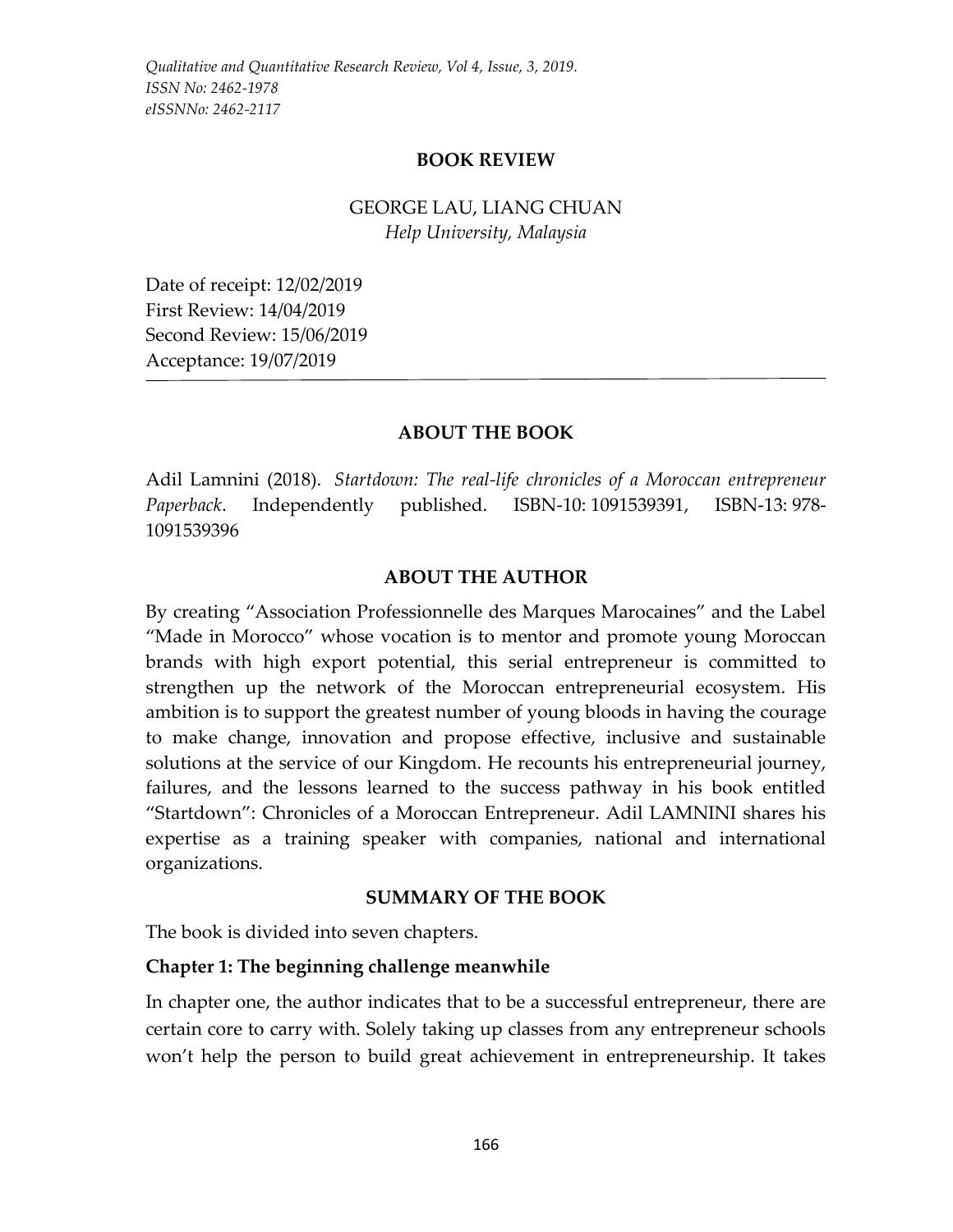*Qualitative and Quantitative Research Review, Vol 4, Issue, 3, 2019. ISSN No: 2462-1978 eISSNNo: 2462-2117*

discipline, hard work, commitments and responsibilities. It's also suggested that young generation should go beyond the comfort zone and take up new challenges. A smart entrepreneur knows how to solve a problem; in the same time a clever entrepreneur knows how to avoid the problem. In this chapter, the author also indicates a set of skills that are crucial to start a business and to build your pleasant personality.

# **Chapter 2: Get your shit together!**

The chapter 2 begins with the message that the key to get the shit together is to start down. One needs to understand discipline, hard work, commitment and responsibility and he or she has to pull all these aspects together trusting instincts and your intuition. Time is money. Hence by managing the time well on how much money one can make as planned, he/she see progress accordingly. All ideas should be closely taking into valuated. An idea which only based on stone cold numbers can result into big failures. Hence, we need to think with our consciousness minds, and act with our instincts. To lead as an entrepreneur, one needs to find that equilibrium between making money and time to make the money. It is suggested by the author that he/she should follow a decent lifestyle and maintain healthy. This includes, taking good care of your health, looks, and mind. Fitness is a major factor to "get your shit together plan". This will require a lot of commitment, discipline and consistency, which will help you in your professional life remarkably. The author stresses the importance of charisma in entrepreneurship. People who possess this set of behaviors will lead to success, because they are well and healthy, well groomed, and agile, they understand politics and they are pragmatic.

### **Chapter 3: Work until you no longer have to introduce yourself!**

When you no longer have to introduce yourself to people it means people already know who you are, in other word, you have gained certain reputation for yourself, but the most significant feature in this case is the kind of reputation you have cultivated. The author is referring to efficiency, hard work, power, principles and charisma. Efficiency and hard work make you "the guy you need to get shit done", power and principles make you "the guy who makes sure to get shit done", and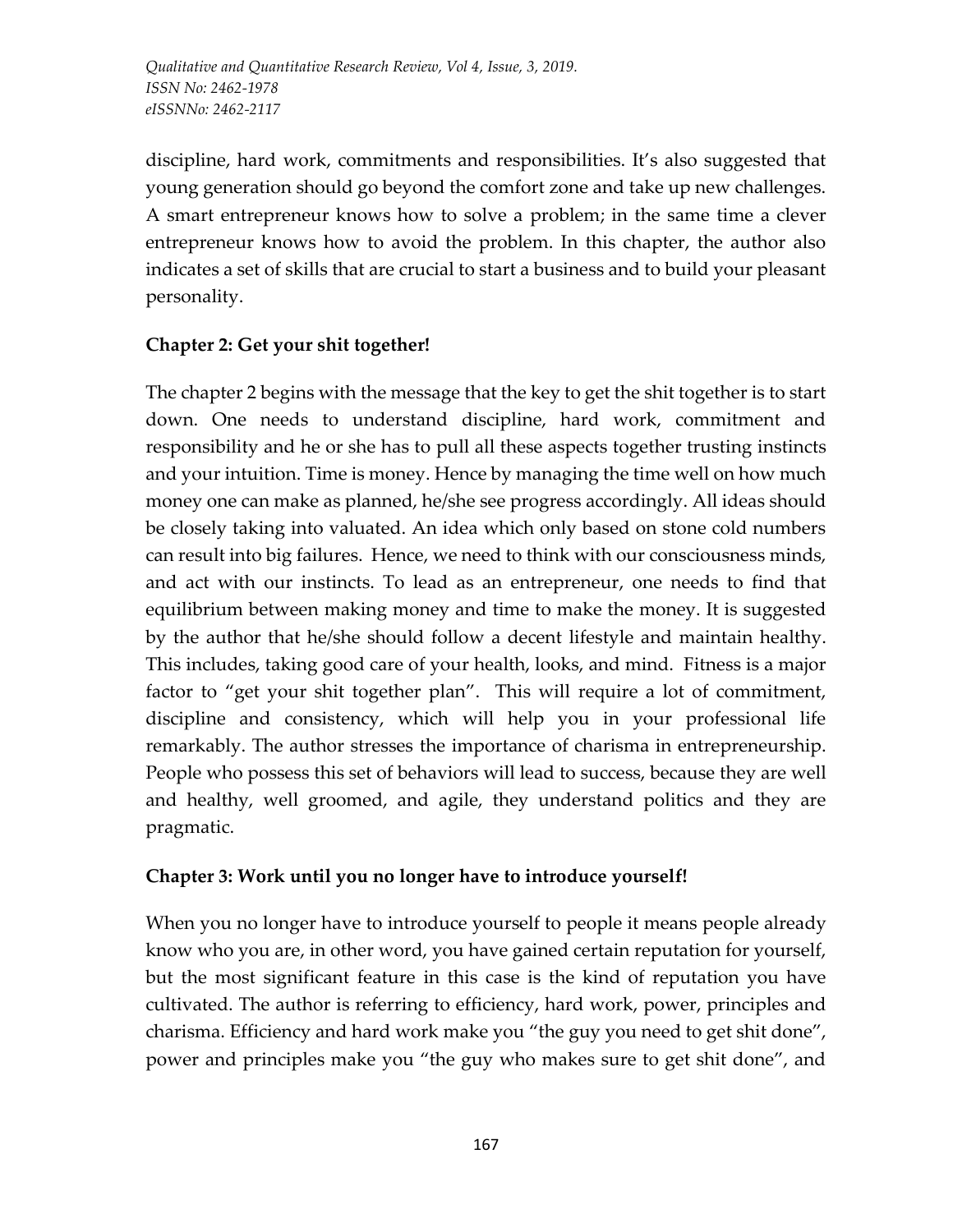*Qualitative and Quantitative Research Review, Vol 4, Issue, 3, 2019. ISSN No: 2462-1978 eISSNNo: 2462-2117*

charisma makes you "the guy who knows how to get it done better than anyone". Giving insight into entrepreneurial life, the author directs that business reputational value is critical to its very survival. The confidence of the client will be directly and far-reaching impact on business performance. Stressing the continuous movement as an entrepreneur, the author states that 'it is not about how many times you were knocked down, but it is concerning on how many times you got up and how far you can go. If you feel like quitting, remember why you started down.

# **Chapter 4: The client is king, but I am not the queen!**

The chapter four provides insight into the importance of H2H (Human to Human) relationship with the clients. The entrepreneurs should build rapport with the clients, but it also suggested that, well made and drafted contracts are crucial to avoid any mishap of understanding. The book stated clearly that entrepreneurs should perform three important steps. Namely, negotiate a win-win situation, build a human to human relationship, and make a well drafted contract accord. Added to the point that it is mentioned that the terms of payment of every deal where he/she should get fifty percent of what they owed. Entrepreneurs need to be cash minded, otherwise they will not have enough feather to fly one day. Advises given to the novice entrepreneurs, the author suggests that one needs to understand that being a queen in business, is a behavior, or much more like a mistake, when you let your stand and your rules down, there is high chance that clients will run away with the money. It is suggested by the author that if you don't feel good about someone, don't deal with him, period.

The only thing you can do is to surround yourself with trust-worthy, successful and experienced people, and trust instincts.

### **Chapter 5: They Watch! they hate! they copy**

Chapter five share on five kinds of businessmen. **The Skeptical**; the one who sees the success of others and immediately starts to question it. **The Researcher**; the one loves to learn. He researches every possible scenario and outcome for strategies to start or grow a business. **The determined**; the one who hasn't "made it" but he will, no matter what. **The accomplished**; they have gone through all the stages of entrepreneurship and building a business and have reached success. And then you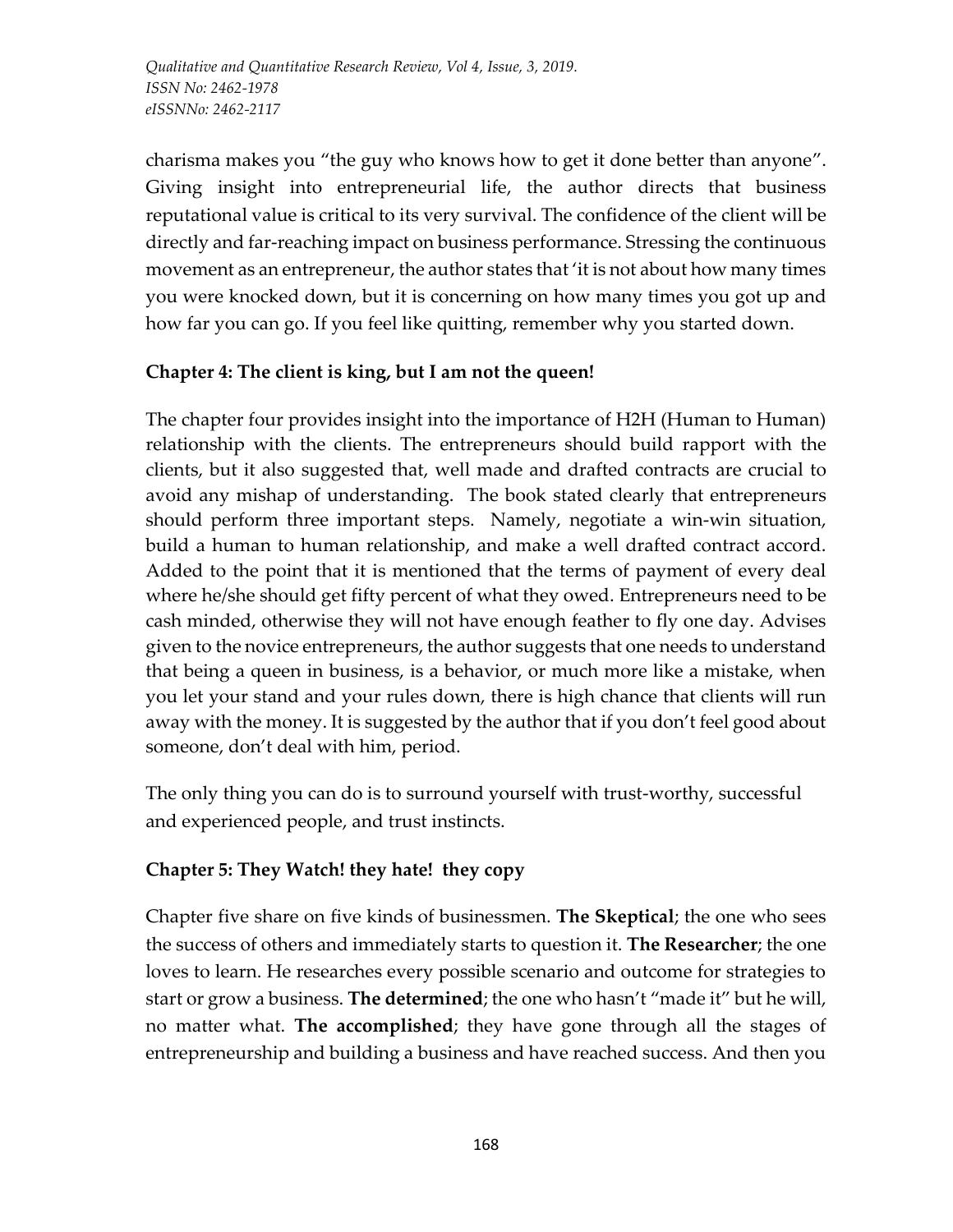have the **Copycats**; these ones imitate the achievements of other people and try to emulate them precisely. Explaining the role of each kind of businessman, the author cautioned the entrepreneurs to be watchful and trust instincts.

# **Chapter 6: The better you dress, the worse you can behave!**

Chapter six provides a lot of suggestions. Author suggests the importance of knowing what he/she is talking about; do not raise your voice in argument; do not joust, these will make you look like an amateur or a conman. Your client or partner will not understand the messages that you are trying to tell them. Under no circumstances, must not curse or use offensive language, stay classy, keep it smart. A happy and smiley presence is very important, that can attract others as well as lighten the mood. One needs to be serious when in a serious conversation but keep it professional and friendly. Giving insight into the importance of dressing, the author indicates that 'the better you dress the worse you can behave'. One needs to balance the dressing code with the occasion is he attending and topic he/she is trying to talk about.

### **Chapter 7: Winners don't make excuses, only rules.**

**Chapter seven gives an idea that the entrepreneurs should not be an "excuse managers".** Working with people who always have an excuse is nobody's favorite. One needs to do to avoid becoming an excuse machine and starting to become an effective entrepreneur. Entrepreneurs need to be a part of the solution rather part of the problem. It is suggested by the author that there are no emotions in business, one has to cut loose when you see that there is no progress. Business is like a baby, entrepreneurs need to feed it at all time, so that it will grow, so the rule you need to make is, making money is crucial.

### **EVALUATION OF THE BOOK**

*The book "*Startdown *", extends several messages to young entrepreneurs. Envisaging a disciplined life, the author stresses the significance of* discipline, hard work, commitment and responsibility to be a successful entrepreneur. The entrepreneurs need to have visions, actions and commitment for business continuity. Every second of life to be valued with right decisions since it is attached with return of investment. How